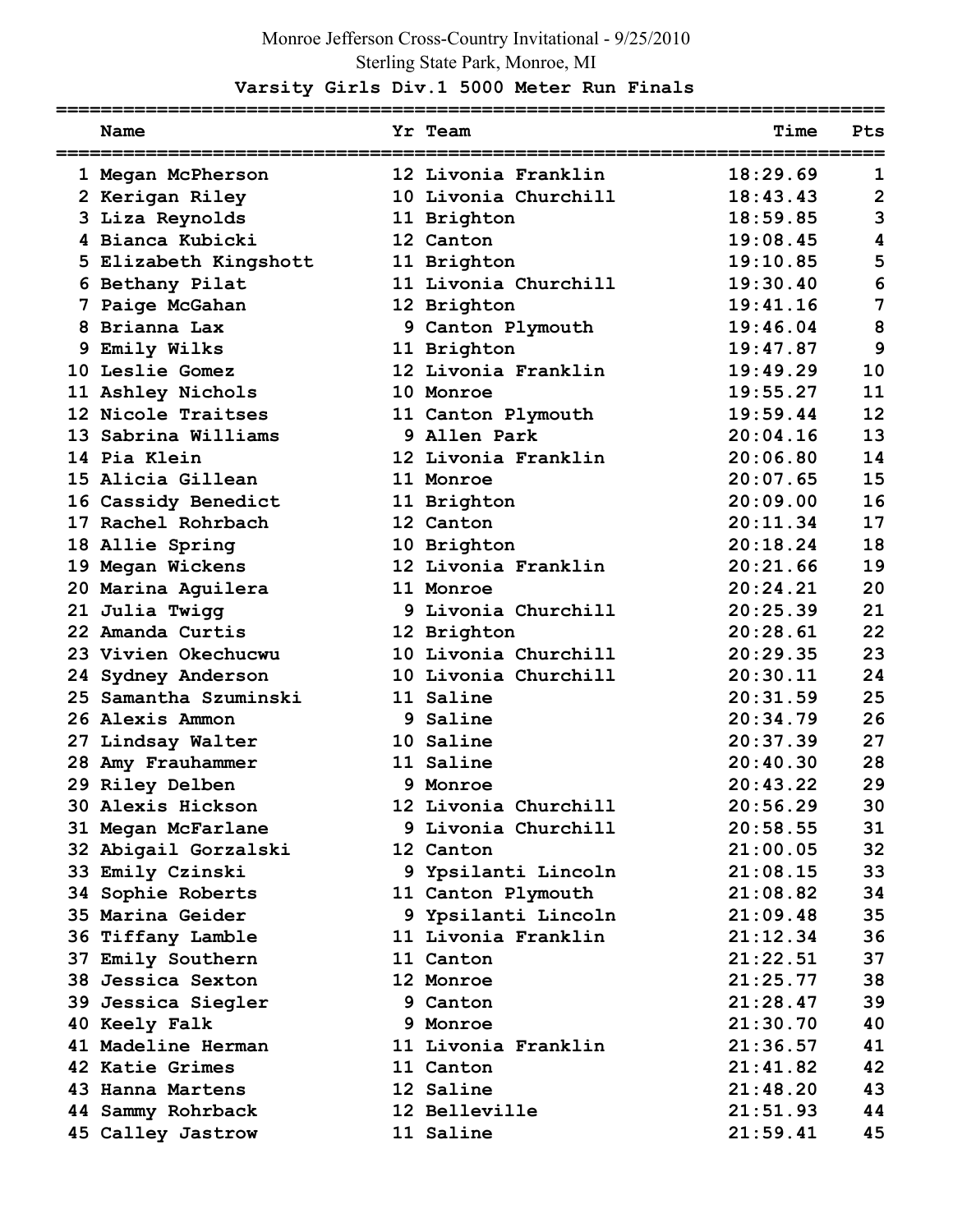## Monroe Jefferson Cross-Country Invitational - 9/25/2010

Sterling State Park, Monroe, MI

| 46 Julie Hahn        | 10 Canton Plymouth       | 22:02.88 | 46    |
|----------------------|--------------------------|----------|-------|
| 47 Aleah Kramarczyk  | 9 Ypsilanti Lincoln      | 22:12.82 | 47    |
| 48 Adella Myles      | 9 Ypsilanti Lincoln      | 22:14.53 | 48    |
| 49 Kathlyn Oyafuso   | 11 Allen Park            | 22:15.71 | 49    |
| 50 Elyse Gryniewicz  | 11 Canton Plymouth       | 22:20.91 | 50    |
| 51 Chelsea Smith     | 12 Canton                | 22:24.91 | 51    |
| 52 Alexa Geider      | 12 Ypsilanti Lincoln     | 22:26.14 | 52    |
| 53 Jenna Sexton      | 12 Monroe                | 22:29.09 | 53    |
| 54 Mara Dornseifer   | 9 Ypsilanti Lincoln      | 22:30.22 | 54    |
| 55 Kelly Walblay     | 12 Livonia Franklin      | 22:39.31 | 55    |
| 56 Brianna Schofield | 10 Belleville            | 22:40.60 | 56    |
| 57 Jessica Scarpello | 10 Canton Plymouth       | 22:41.70 | 57    |
| 58 Emily Eccleton    | 9 Allen Park             | 22:42.91 | 58    |
| 59 Dana Rebar        | 9 Canton Plymouth        | 22:48.56 | 59    |
| 60 Emily Galloway    | 11 Allen Park            | 22:52.76 | 60    |
| 61 Ryann Patton      | 10 Belleville            | 22:58.60 | 61    |
| 62 Casey Ziegler     | 10 Allen Park            | 23:15.29 | 62    |
| 63 Kaitlyn Sheets    | 11 Allen Park            | 23:28.80 | 63    |
| 64 Michelle Samson   | 12 Allen Park            | 24:00.81 | 64    |
| 65 Sara Mousseau     | 12 Taylor John F Kennedy | 24:22.92 | 65    |
| 66 Mariah Jackson    | 12 Taylor John F Kennedy | 25:08.15 | 66    |
| 67 Megan Macek       | 9 Wayne Memorial         | 25:11.54 | $- -$ |
| 68 Nikia Taylor      | 11 Taylor John F Kennedy | 25:46.15 | 67    |
| 69 Whitney Hicks     | 11 Belleville            | 26:06.24 | 68    |
| 70 Gessika Thurman   | 12 Belleville            | 26:20.71 | 69    |
| 71 Brittany Francis  | 12 Romulus               | 26:58.76 | $ -$  |
| 72 Sam Mall          | 9 Belleville             | 27:12.13 | 70    |
| 73 Asia Dobbins      | 10 Belleville            | 27:37.60 | 71    |
| 74 Brittany Thomas   | 12 Taylor John F Kennedy | 28:22.94 | 72    |
| 75 Jennifer Workman  | 11 Romulus               | 28:24.38 | $- -$ |
| 76 Antoinette Martin | 12 Romulus               | 28:49.20 | $- -$ |
| 77 Alyssa Domonkos   | 10 Taylor John F Kennedy | 29:56.10 | 73    |
| 78 Allison Gyde      | 11 Taylor John F Kennedy | 31:21.17 | 74    |
| 79 Sydney Ball       | 10 Wayne Memorial        | 32:35.64 | $- -$ |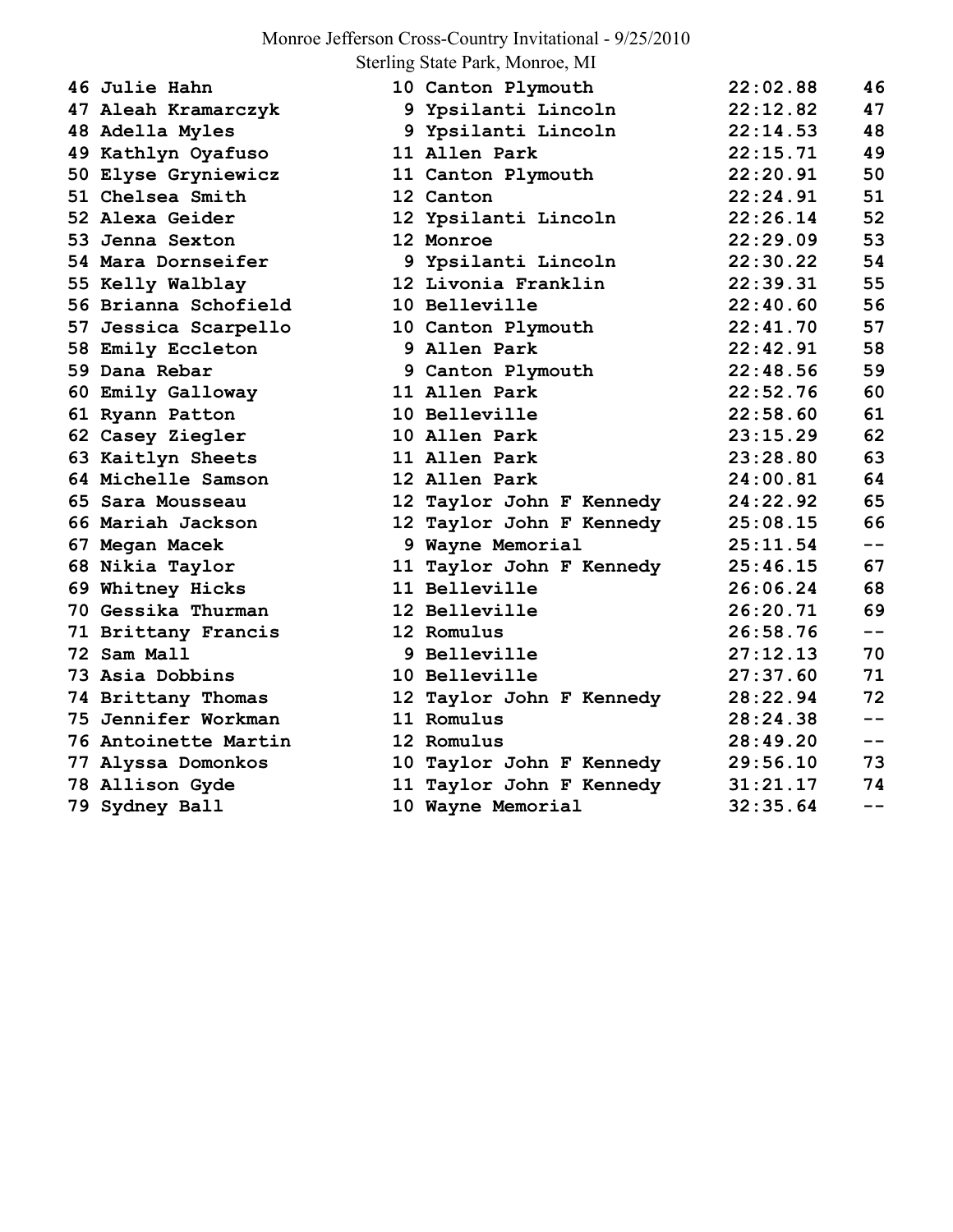## Monroe Jefferson Cross-Country Invitational - 9/25/2010 Sterling State Park, Monroe, MI

 **Varsity Girls Div.1 5000 Meter Run Team Scores** 

| Team            |                       | Pts               | 1              | $\overline{2}$ | 3  | 4  | 5                     | (6) | (7) |
|-----------------|-----------------------|-------------------|----------------|----------------|----|----|-----------------------|-----|-----|
| 1 Brighton      |                       | 40                | 3              | 5              | 7  | 9  | 16                    | 18  | 22  |
| 3               | Liza Reynolds         |                   | 18:59.85       |                |    |    |                       |     |     |
| 5               | Elizabeth Kingshott   |                   | 19:10.85       |                |    |    |                       |     |     |
| 7               | Paige McGahan         |                   | 19:41.16       |                |    |    |                       |     |     |
| 9               | Emily Wilks           |                   | 19:47.87       |                |    |    |                       |     |     |
| 16              | Cassidy Benedict      |                   | 20:09.00       |                |    |    |                       |     |     |
|                 | Total Time: $1:37:49$ | Average: 19:33.75 |                |                |    |    | 1-5 Split: 1:09       |     |     |
|                 | 2 Livonia Churchill   | 76                | $\overline{2}$ | 6              | 21 | 23 | 24                    | 30  | 31  |
| $\mathbf{2}$    | Kerigan Riley         |                   | 18:43.43       |                |    |    |                       |     |     |
| 6               | Bethany Pilat         |                   | 19:30.40       |                |    |    |                       |     |     |
| 21              | Julia Twigg           |                   | 20:25.39       |                |    |    |                       |     |     |
| 23              | Vivien Okechucwu      |                   | 20:29.35       |                |    |    |                       |     |     |
| 24              | Sydney Anderson       |                   | 20:30.11       |                |    |    |                       |     |     |
|                 | Total Time: 1:39:39   | Average: 19:55.74 |                |                |    |    | $1-5$ Split: $1:47$   |     |     |
|                 | 3 Livonia Franklin    | 80                | 1              | 10             | 14 | 19 | 36                    | 41  | 55  |
| $\mathbf 1$     | Megan McPherson       |                   | 18:29.69       |                |    |    |                       |     |     |
| 10              | Leslie Gomez          |                   | 19:49.29       |                |    |    |                       |     |     |
| 14              | Pia Klein             |                   | 20:06.80       |                |    |    |                       |     |     |
| 19              | Megan Wickens         |                   | 20:21.66       |                |    |    |                       |     |     |
| 36              | Tiffany Lamble        |                   | 21:12.34       |                |    |    |                       |     |     |
| Total           | Time: 1:39:60         | Average: 19:59.96 |                |                |    |    | 1-5 Split: 2:43       |     |     |
| 4 Monroe        |                       | 113               | 11             | 15             | 20 | 29 | 38                    | 40  | 53  |
| 11              | Ashley Nichols        |                   | 19:55.27       |                |    |    |                       |     |     |
| 15              | Alicia Gillean        |                   | 20:07.65       |                |    |    |                       |     |     |
| 20              | Marina Aguilera       |                   | 20:24.21       |                |    |    |                       |     |     |
| 29              | Riley Delben          |                   | 20:43.22       |                |    |    |                       |     |     |
| 38              | Jessica Sexton        |                   | 21:25.77       |                |    |    |                       |     |     |
|                 | Total Time: $1:42:36$ | Average: 20:31.23 |                |                |    |    | $1 - 5$ Split: $1:31$ |     |     |
| 5 Canton        |                       | 129               | 4              | 17             | 32 | 37 | 39                    | 42  | 51  |
| 4               | Bianca Kubicki        |                   |                | 19:08.45       |    |    |                       |     |     |
| 17              | Rachel Rohrbach       |                   | 20:11.34       |                |    |    |                       |     |     |
| 32              | Abigail Gorzalski     |                   | 21:00.05       |                |    |    |                       |     |     |
| 37              | Emily Southern        |                   | 21:22.51       |                |    |    |                       |     |     |
| 39              | Jessica Siegler       |                   |                | 21:28.47       |    |    |                       |     |     |
|                 | Total Time: 1:43:11   | Average: 20:38.17 |                |                |    |    | 1-5 Split: 2:20       |     |     |
| 6 Saline        |                       | 149               | 25             | 26             | 27 | 28 | 43                    | 45  |     |
| 25              | Samantha Szuminski    |                   | 20:31.59       |                |    |    |                       |     |     |
| 26              | Alexis Ammon          |                   | 20:34.79       |                |    |    |                       |     |     |
| 27 <sub>2</sub> | Lindsay Walter        |                   | 20:37.39       |                |    |    |                       |     |     |
| 28              | Amy Frauhammer        |                   | 20:40.30       |                |    |    |                       |     |     |
| 43              | Hanna Martens         |                   | 21:48.20       |                |    |    |                       |     |     |
|                 | Total Time: 1:44:12   | Average: 20:50.46 |                |                |    |    | $1-5$ Split: $1:17$   |     |     |
|                 | 7 Canton Plymouth     | 150               | 8              | 12             | 34 | 46 | 50                    | 57  | 59  |
| 8               | Brianna Lax           |                   | 19:46.04       |                |    |    |                       |     |     |
| 12 <sup>2</sup> | Nicole Traitses       |                   |                | 19:59.44       |    |    |                       |     |     |